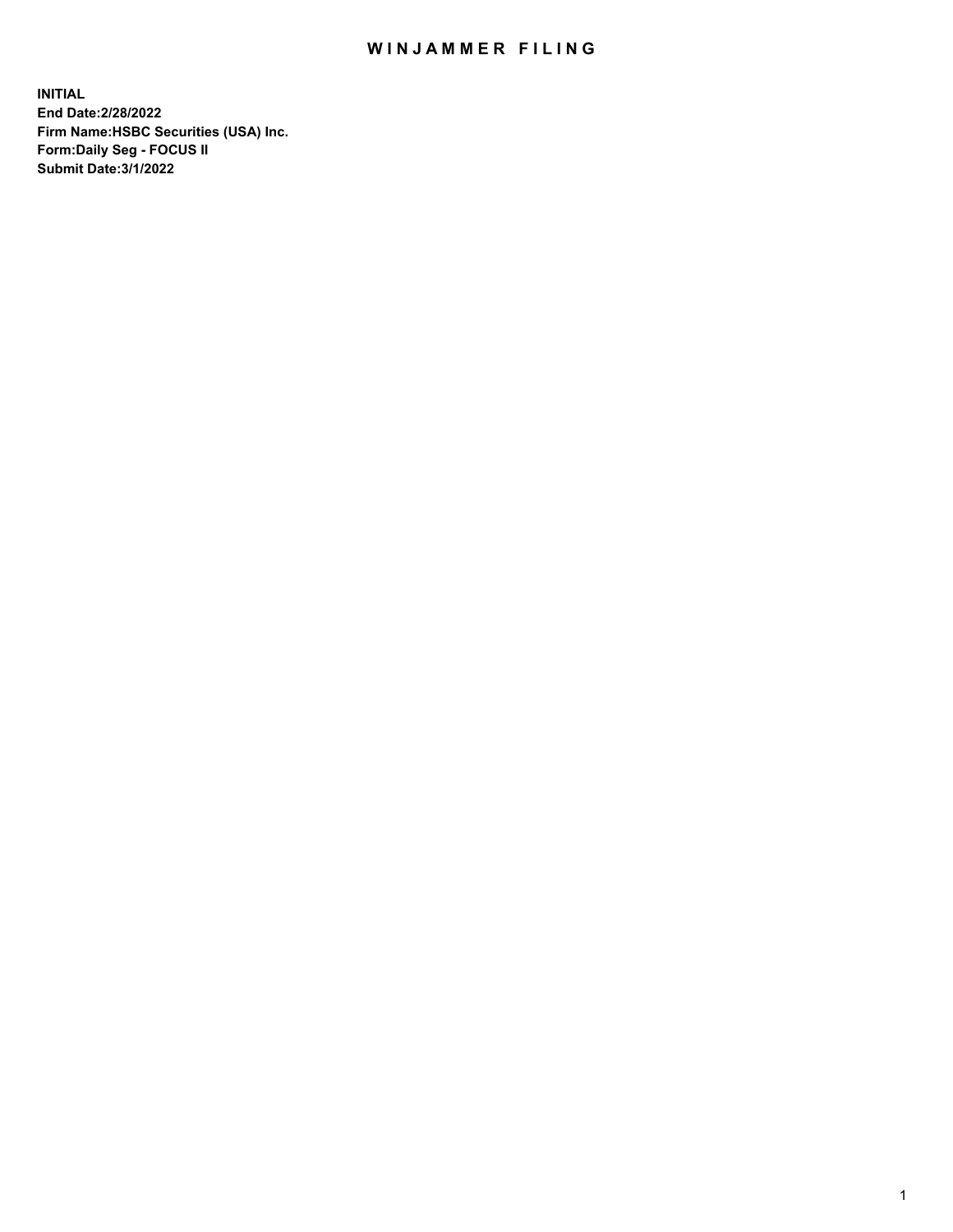**INITIAL End Date:2/28/2022 Firm Name:HSBC Securities (USA) Inc. Form:Daily Seg - FOCUS II Submit Date:3/1/2022 Daily Segregation - Cover Page**

| Name of Company                                                                                                                                                                                                                                                                                                                | <b>HSBC Securities (USA) Inc.</b>                           |
|--------------------------------------------------------------------------------------------------------------------------------------------------------------------------------------------------------------------------------------------------------------------------------------------------------------------------------|-------------------------------------------------------------|
| <b>Contact Name</b>                                                                                                                                                                                                                                                                                                            | <b>Michael Vacca</b>                                        |
| <b>Contact Phone Number</b>                                                                                                                                                                                                                                                                                                    | 212-525-7951                                                |
| <b>Contact Email Address</b>                                                                                                                                                                                                                                                                                                   | michael.vacca@us.hsbc.com                                   |
| FCM's Customer Segregated Funds Residual Interest Target (choose one):<br>a. Minimum dollar amount: ; or<br>b. Minimum percentage of customer segregated funds required:% ; or<br>c. Dollar amount range between: and; or<br>d. Percentage range of customer segregated funds required between:% and%.                         | 103,000,000<br><u>0</u><br>0 <sub>0</sub><br>0 <sub>0</sub> |
| FCM's Customer Secured Amount Funds Residual Interest Target (choose one):<br>a. Minimum dollar amount: ; or<br>b. Minimum percentage of customer secured funds required:%; or<br>c. Dollar amount range between: and; or<br>d. Percentage range of customer secured funds required between:% and%.                            | 15,000,000<br><u>0</u><br>0 <sub>0</sub><br>0 <sub>0</sub>  |
| FCM's Cleared Swaps Customer Collateral Residual Interest Target (choose one):<br>a. Minimum dollar amount: ; or<br>b. Minimum percentage of cleared swaps customer collateral required:% ; or<br>c. Dollar amount range between: and; or<br>d. Percentage range of cleared swaps customer collateral required between:% and%. | 75,000,000<br><u>0</u><br>00<br><u>00</u>                   |

Attach supporting documents CH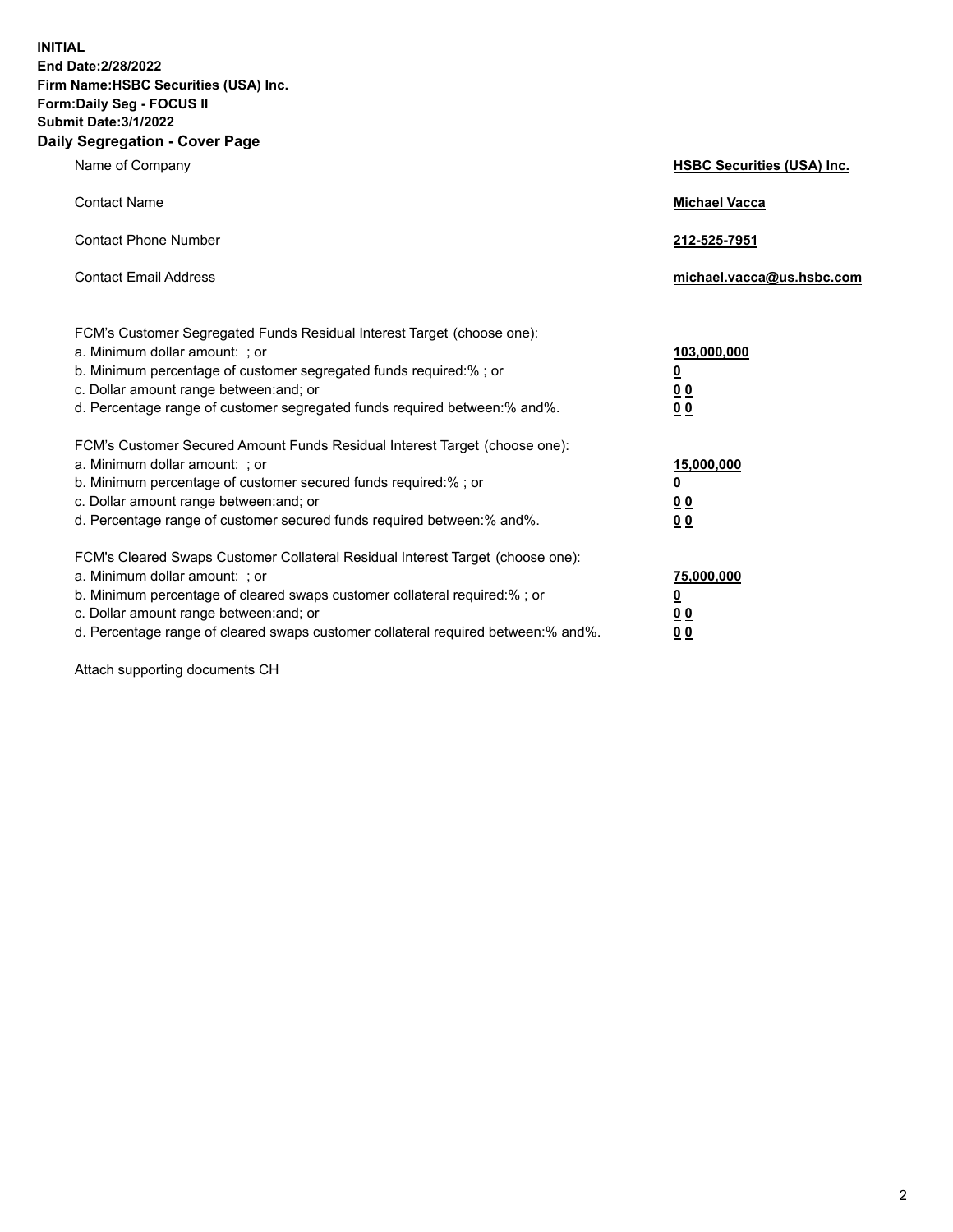**INITIAL End Date:2/28/2022 Firm Name:HSBC Securities (USA) Inc. Form:Daily Seg - FOCUS II Submit Date:3/1/2022 Daily Segregation - Secured Amounts** Foreign Futures and Foreign Options Secured Amounts Amount required to be set aside pursuant to law, rule or regulation of a foreign government or a rule of a self-regulatory organization authorized thereunder **0** [7305] 1. Net ledger balance - Foreign Futures and Foreign Option Trading - All Customers A. Cash **114,803,877** [7315] B. Securities (at market) **38,988,007** [7317] 2. Net unrealized profit (loss) in open futures contracts traded on a foreign board of trade **-5,347,965** [7325] 3. Exchange traded options a. Market value of open option contracts purchased on a foreign board of trade **0** [7335] b. Market value of open contracts granted (sold) on a foreign board of trade **0** [7337] 4. Net equity (deficit) (add lines 1. 2. and 3.) **148,443,919** [7345] 5. Account liquidating to a deficit and account with a debit balances - gross amount **4,824,668** [7351] Less: amount offset by customer owned securities **-4,824,304** [7352] **364** [7354] 6. Amount required to be set aside as the secured amount - Net Liquidating Equity Method (add lines 4 and 5) **148,444,283** [7355] 7. Greater of amount required to be set aside pursuant to foreign jurisdiction (above) or line 6. **148,444,283** [7360] FUNDS DEPOSITED IN SEPARATE REGULATION 30.7 ACCOUNTS 1. Cash in banks A. Banks located in the United States **27,354,404** [7500] B. Other banks qualified under Regulation 30.7 **0** [7520] **27,354,404** [7530] 2. Securities A. In safekeeping with banks located in the United States **38,988,007** [7540] B. In safekeeping with other banks qualified under Regulation 30.7 **0** [7560] **38,988,007** [7570] 3. Equities with registered futures commission merchants A. Cash **0** [7580] B. Securities **0** [7590] C. Unrealized gain (loss) on open futures contracts **0** [7600] D. Value of long option contracts **0** [7610] E. Value of short option contracts **0** [7615] **0** [7620] 4. Amounts held by clearing organizations of foreign boards of trade A. Cash **0** [7640] B. Securities **0** [7650] C. Amount due to (from) clearing organization - daily variation **0** [7660] D. Value of long option contracts **0** [7670] E. Value of short option contracts **0** [7675] **0** [7680] 5. Amounts held by members of foreign boards of trade A. Cash **139,494,864** [7700] B. Securities **0** [7710] C. Unrealized gain (loss) on open futures contracts **-5,347,965** [7720] D. Value of long option contracts **0** [7730] E. Value of short option contracts **0** [7735] **134,146,899** [7740] 6. Amounts with other depositories designated by a foreign board of trade **0** [7760] 7. Segregated funds on hand **0** [7765] 8. Total funds in separate section 30.7 accounts **200,489,310** [7770] 9. Excess (deficiency) Set Aside for Secured Amount (subtract line 7 Secured Statement Page 1 from Line 8) **52,045,027** [7380] 10. Management Target Amount for Excess funds in separate section 30.7 accounts **15,000,000** [7780] 11. Excess (deficiency) funds in separate 30.7 accounts over (under) Management Target **37,045,027** [7785]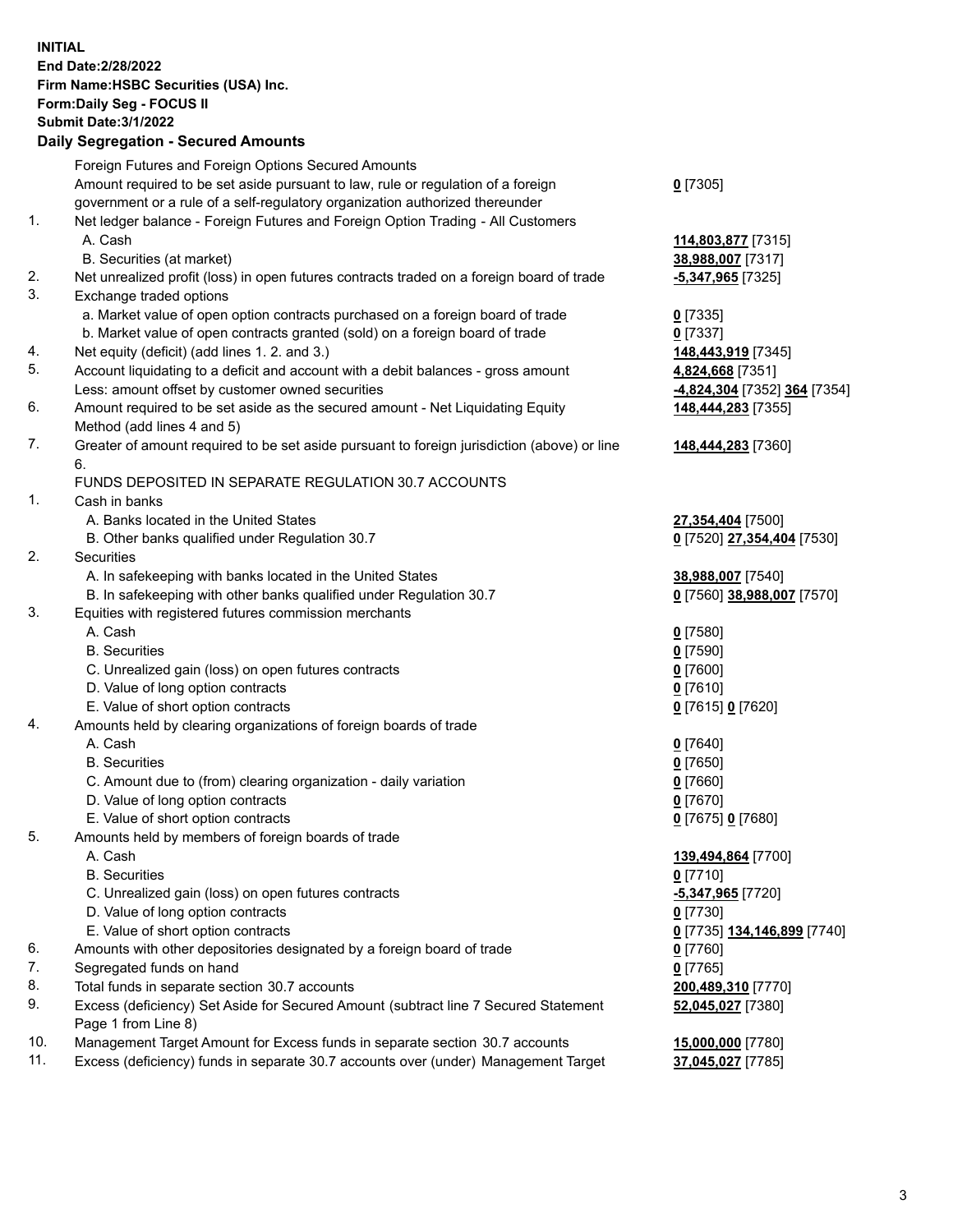|     | <b>INITIAL</b>                                                                                                  |                                            |
|-----|-----------------------------------------------------------------------------------------------------------------|--------------------------------------------|
|     | End Date: 2/28/2022                                                                                             |                                            |
|     | Firm Name: HSBC Securities (USA) Inc.                                                                           |                                            |
|     | Form: Daily Seg - FOCUS II                                                                                      |                                            |
|     | <b>Submit Date: 3/1/2022</b>                                                                                    |                                            |
|     | Daily Segregation - Segregation Statement                                                                       |                                            |
|     | SEGREGATION REQUIREMENTS(Section 4d(2) of the CEAct)                                                            |                                            |
| 1.  |                                                                                                                 |                                            |
|     | Net ledger balance<br>A. Cash                                                                                   |                                            |
|     |                                                                                                                 | 3,402,619,957 [7010]<br>892,861,679 [7020] |
| 2.  | B. Securities (at market)<br>Net unrealized profit (loss) in open futures contracts traded on a contract market | $-1,161,875,597$ [7030]                    |
| 3.  | Exchange traded options                                                                                         |                                            |
|     | A. Add market value of open option contracts purchased on a contract market                                     | 1,726,767,459 [7032]                       |
|     | B. Deduct market value of open option contracts granted (sold) on a contract market                             | -299,979,377 [7033]                        |
| 4.  | Net equity (deficit) (add lines 1, 2 and 3)                                                                     | 4,560,394,121 [7040]                       |
| 5.  | Accounts liquidating to a deficit and accounts with                                                             |                                            |
|     | debit balances - gross amount                                                                                   | 434,463 [7045]                             |
|     | Less: amount offset by customer securities                                                                      | -434,438 [7047] 25 [7050]                  |
| 6.  | Amount required to be segregated (add lines 4 and 5)                                                            | 4,560,394,146 [7060]                       |
|     | FUNDS IN SEGREGATED ACCOUNTS                                                                                    |                                            |
| 7.  | Deposited in segregated funds bank accounts                                                                     |                                            |
|     | A. Cash                                                                                                         | 10,203,475 [7070]                          |
|     | B. Securities representing investments of customers' funds (at market)                                          | $0$ [7080]                                 |
|     | C. Securities held for particular customers or option customers in lieu of cash (at                             | 89,354,361 [7090]                          |
|     | market)                                                                                                         |                                            |
| 8.  | Margins on deposit with derivatives clearing organizations of contract markets                                  |                                            |
|     | A. Cash                                                                                                         | 2,263,448,670 [7100]                       |
|     | B. Securities representing investments of customers' funds (at market)                                          | 44,862,968 [7110]                          |
|     | C. Securities held for particular customers or option customers in lieu of cash (at                             | 777,327,926 [7120]                         |
|     | market)                                                                                                         |                                            |
| 9.  | Net settlement from (to) derivatives clearing organizations of contract markets                                 | 35,722,781 [7130]                          |
| 10. | Exchange traded options                                                                                         |                                            |
|     | A. Value of open long option contracts                                                                          | 1,726,767,459 [7132]                       |
|     | B. Value of open short option contracts                                                                         | -299,979,377 [7133]                        |
| 11. | Net equities with other FCMs                                                                                    |                                            |
|     | A. Net liquidating equity                                                                                       | <u>-143,281</u> [7140]                     |
|     | B. Securities representing investments of customers' funds (at market)                                          | $0$ [7160]                                 |
|     | C. Securities held for particular customers or option customers in lieu of cash (at                             | 24,300,781 [7170]                          |
|     | market)                                                                                                         |                                            |
| 12. | Segregated funds on hand                                                                                        | 1,878,611 [7150]                           |
| 13. | Total amount in segregation (add lines 7 through 12)                                                            | 4,673,744,374 [7180]                       |
| 14. | Excess (deficiency) funds in segregation (subtract line 6 from line 13)                                         | 113,350,228 [7190]                         |
| 15. | Management Target Amount for Excess funds in segregation                                                        | 103,000,000 [7194]                         |
| 16. | Excess (deficiency) funds in segregation over (under) Management Target Amount                                  | 10,350,228 [7198]                          |

Excess